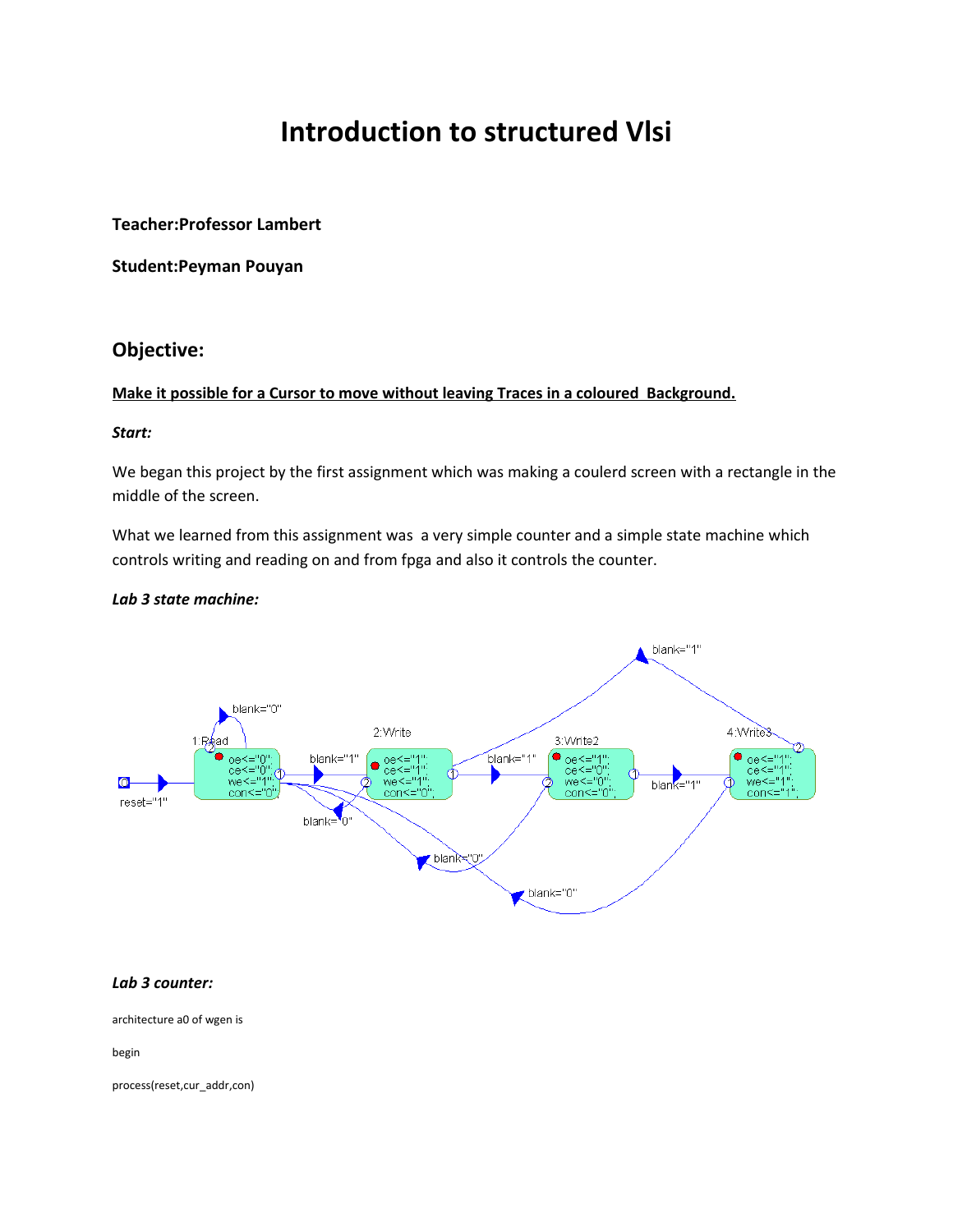begin if reset="1" then next\_addr<=(others => '0'); elsif con="1" then next\_addr<=cur\_addr+1;

else

next\_addr<=cur\_addr;

end if; end process ; end a0;

## **Lab 4 and 5:**

Here we needed to start with making a cursor and move it at first with leaving trace.following you can see the code for making the cursor and moving it with leaving trace.

architecture a0 of genwrite is constant max\_line : integer :=7; constant max\_pixel : integer :=2; begin process(reset,pixelingen,cnt\_pixelingen,con\_pgen) begin if reset="1" then pixeloutgen <= "000000"; cnt\_pixeloutgen<= (others=>'0'); elsif con\_pgen="1" and cnt\_pixelingen<max\_pixel then pixeloutgen<=pixelingen+1; cnt\_pixeloutgen<=cnt\_pixelingen+1; elsif (cnt\_pixelingen=max\_pixel and con\_pgen="1") then pixeloutgen<="000000"; cnt\_pixeloutgen<= (others=>'0'); else pixeloutgen <= pixelingen ; cnt\_pixeloutgen<=cnt\_pixelingen;

end if;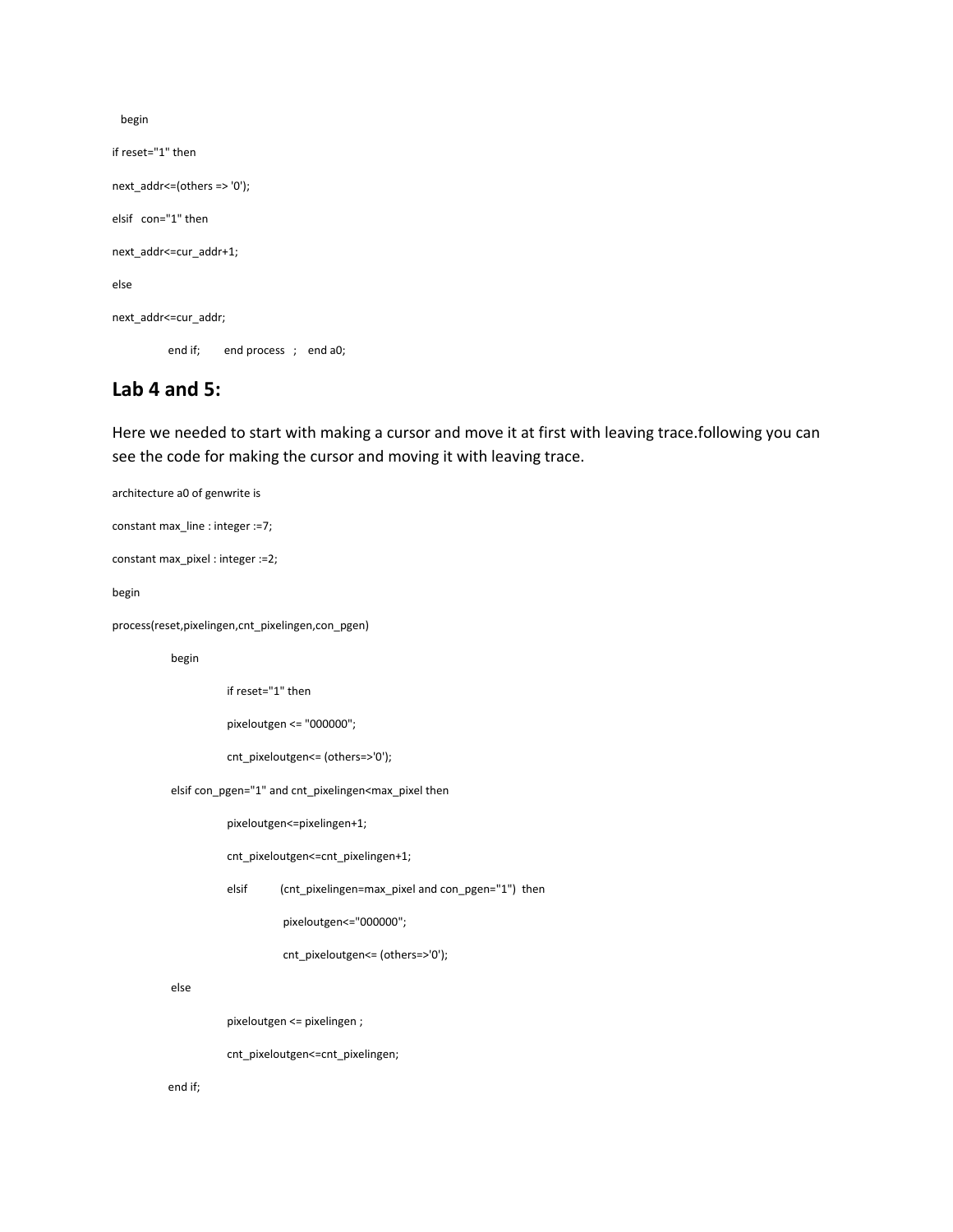#### end process;

#### process(reset,lineingen,cnt\_lineingen,con\_lgen)

#### begin

if reset="1" then

lineoutgen<= "000000000";

cnt\_lineoutgen<= (others=>'0');

#### elsif con\_lgen="1"and cnt\_lineingen<max\_line then

lineoutgen <= lineingen+1;

cnt\_lineoutgen<=cnt\_lineingen+1;

elsif ( cnt\_lineingen= max\_line and con\_lgen="1" ) then

lineoutgen <="000000000";

cnt\_lineoutgen<=(others=>'0');

else

lineoutgen <= lineingen;

cnt\_lineoutgen<=cnt\_lineingen;

end if;

end process;

process(lineingen,pixelingen,next\_line,next\_pixel)

begin

gen\_writeaddress(5 downto 0)<=pixelingen(5 downto 0)+next\_pixel(7 downto 2);

gen\_writeaddress(14 downto 6)<=lineingen(8 downto 0)+next\_line (8 downto 0);

end process;

## **Director:**

#### Left and right for example:

if LEFT="1" then

if curpixel = min\_hcnt then

nextpixel <= curpixel ;

nextline<= curline;

else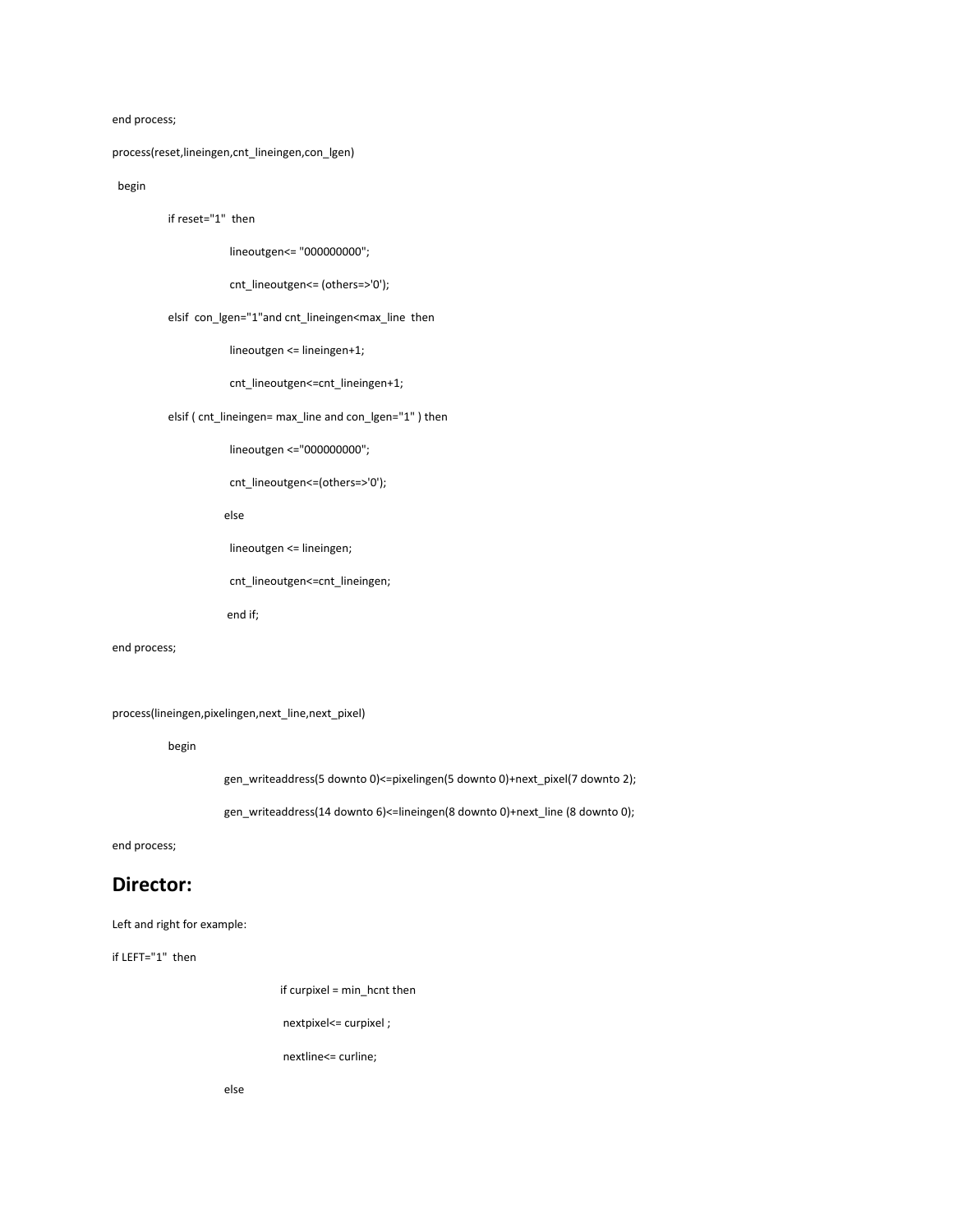| nextline<= curline;           |
|-------------------------------|
| nextpixel <= curpixel - 1;    |
| end if;                       |
| elsif RIGHT="1" then          |
| if curpixel = $max$ hcnt then |
| nextpixel <= curpixel;        |
| nextline <= curline;          |
| else                          |
| nextline <= curline;          |
| nextpixel <= curpixel+ 1;     |
| end if;                       |

We continued our design by trying to save the background in a place in the memory .With a lot of effort Finally we could do it.

The reason that it was difficult and time consuming to make this, was because we were using just one state machine which is difficult to deal with.



**Steping in True Way:**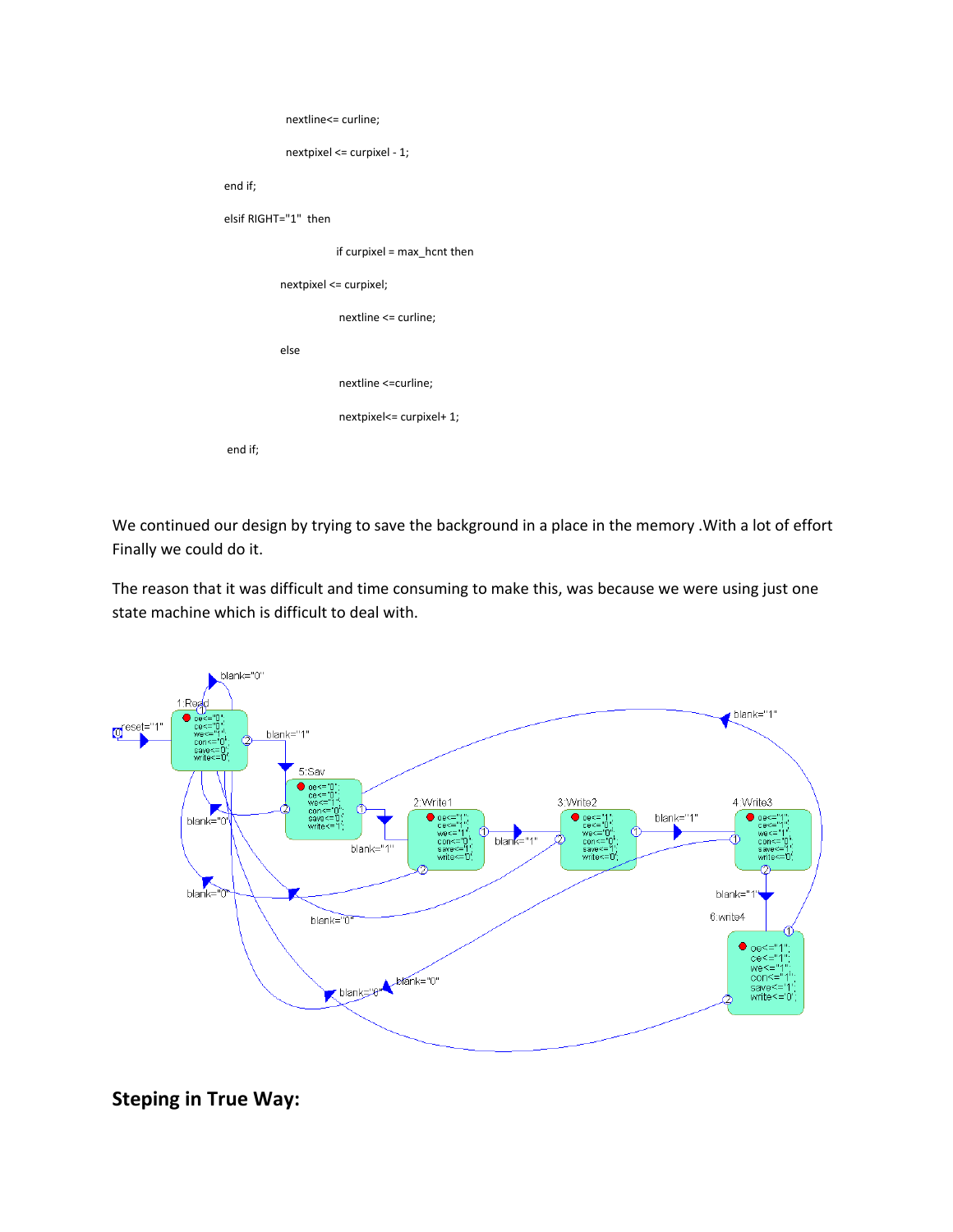By following professor lamberts advice we decided to change our design to Multi state controls.

So we can have a main state machine which controls other small state machines(Hierechical state machines)

## **Power of eye in Image Diagnostic:**

We know that Image is built from frames and when the speed of frames is fast our eye can not recognize the change in frames.So we decided to use this ability in order to have a simple and accurate design.So we use Vsync as an enable for change of contents,it means the place of cursor will only change with change of Vsync.

# **Main State machine:**

The purpose is to generate the 8 lines of cursor in a frame and keeping it during the whole frame.So if in a frame we press the arrow key(up-down-right-left) it would not do anything and it would wait for the next frame to apply this movement.

Draw back is the design is easy and understandable but less fast.But as long as our eyes can not sense we did it.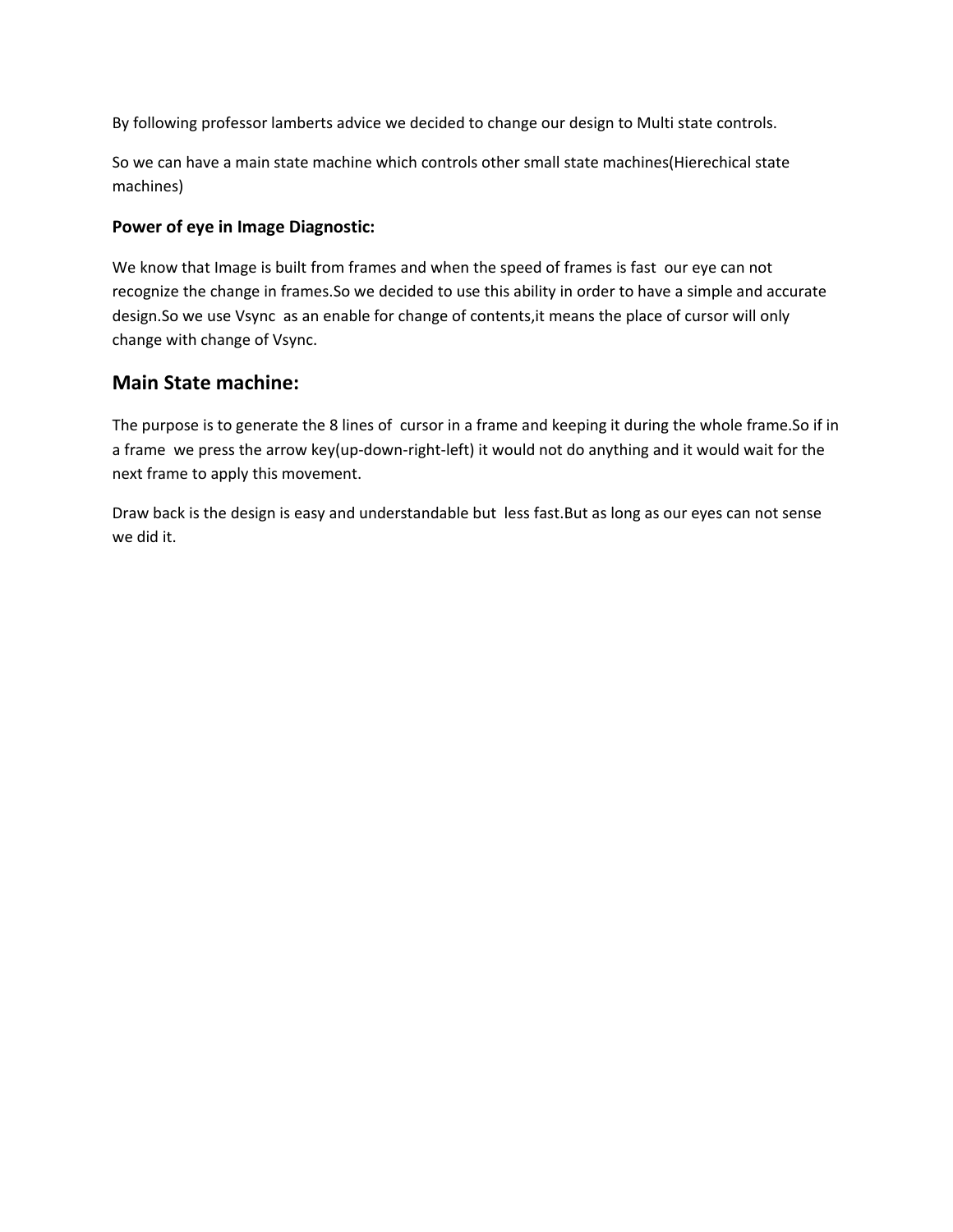

As you can see in the main state machine we have four parts :Idle -Restore-Save-Cursor generator

Each one of state machines(Restore-Save-Cursor generator) Fire another state machines which they control the whole process.

# **Some Digital Design techniques which we learned:**

1-Making an edged detectin block:This permits us to find the time when blank become 1 and its previous value is zero.we called this signal zero.You can see blank edge detection below: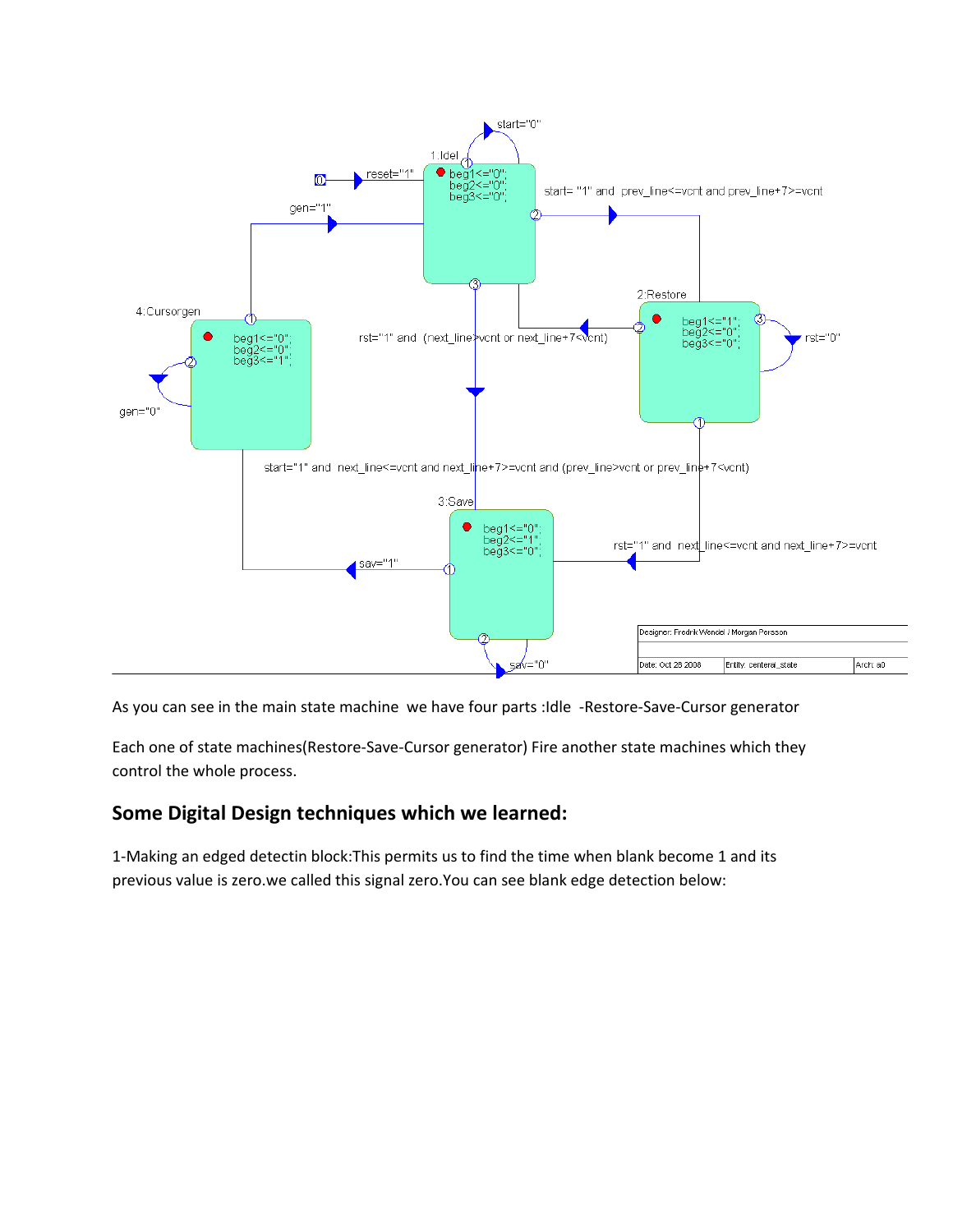

2-Ping-pong memory:Our algorithm had a problem when we press the up key ,so we used two places of memory which they exchange thier memory contents in a flash time.(We read from one and write from the other one and they exchange their content)

3-Using "**Or"** instead of making multyplexer which helps the design be more easier and consumes less area.

## **Final Assignment:**

With this design it was so easy to do the final assignment .What needed was to make background and make the cursor move pixelwise.

## **Pixel wise movement:**

It is just making the cursor to move in a area of 3 bytes (which we save).

So by looking at the byte of address in a horizontal line I make the suitable cursor area and back ground area.

Then by just puting this suitable virtual cursor and virtual background in a good order it was possible to move the cursor pixel wise

Curor Data=(Real cursor **and** virtual background) **or** virtual cursor.

Following you can see generation of virtual background(v) and virtual cursor(c).



|--|--|--|--|--|--|--|--|--|--|--|--|--|--|--|--|--|--|--|--|--|--|--|--|